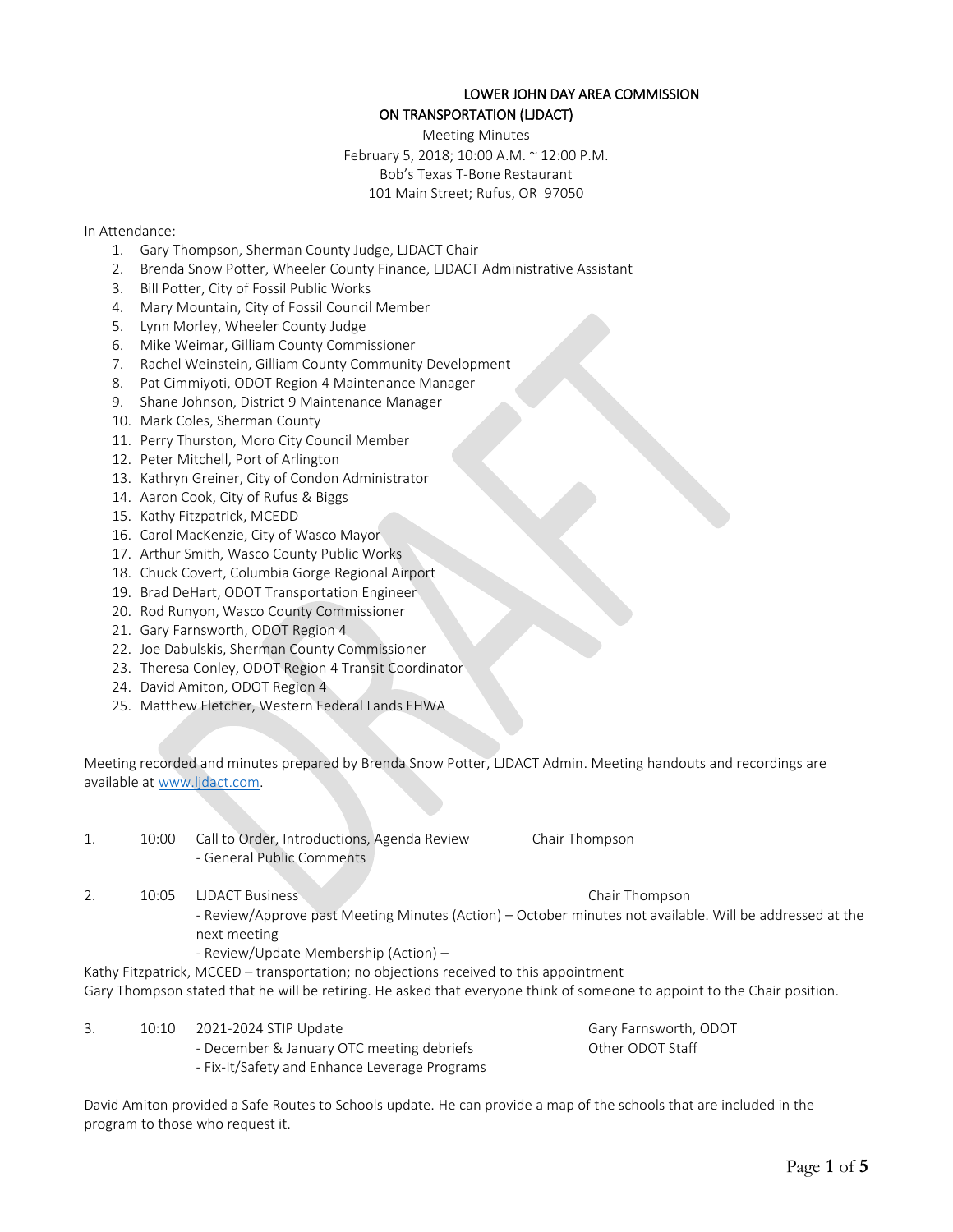An update was provided regarding the Title I funding program with new rules as to how projects will be funded. There are two options being considered by the advisory committee in terms of how funds will be programmed. Option one is a competitive program without ODOT involvement; competitive among cities, counties, transit agencies and tribes. There would be a separate pot that ODOT would have access to. There will be a third pot for rapid response/urgent needs throughout the state. Option two would be a full competitive program with no set aside for ODOT. ODOT would compete among local jurisdictions, transit agencies and tribes. There would be a second pot for rapid response. They are working on a minimum percentage of funds that would go to rural communities and also establishing a minimum target for funds that would go to Title I schools. Timeline is spring/summer to adopt the rules. There are three representatives from the region; Brian Potwend, Karen Morris, and one other.

P. Thurston asked about private bus contracting for schools. Per David A., funds are not for transit operations. They are only for physical infrastructure. Sidewalks, trails, signage, crossing applications, etc.

R. Runyon asked about paving a parking area. David A. was unsure if that was prohibited.

P. Thurston asked about bus stop improvement such as covered waiting areas for kids. G. Farnsworth asked for this to be checked out.

The contact for this funding source is Leanne Fergason at 503-986-5805.

Chuck C. asked about dollar limitations. Per David A., this is still being determined.

Gary F. would like the questions clarified and sent to Brenda for follow up.

David A. mentioned other issues that are still in the works. What can be used for local match? Per conversations with Leanne and the STIP coordinator, SCA awards (Special City Allotments) are eligible, an existing enhance awards are eligible, The match is 40% except for most jurisdictions in this ACT will qualify for 20% depending on school type and population.

A Title I school is determined by the proportion of free and reduced lunches at the school. David A. will provide a list of schools in the ACT region that are included.

Gary F. does not think The Dalles would qualify for 20% match.

Kathryn G. asked about the rules for safe routes. Condon looked into one and it required a lot of data for the number of kids taking the bus vs. riding their bikes.

Per David A., the definition has not been determined yet.

Gary F. leveraging and over matching will be an important matter to include.

David A. added that all of the competitive programs, if not funded in the first round, it is not a bad thing. This is a long term program with sustainable funding.

Kathy F. added information about commute options. If there is a school district that does not have an action plan, this would be an ideal time to put one together. Commute options can help with technical assistance and grant funding to do so. This is a great opportunity to get that infrastructure project into an action plan.

Reach out to David A. or ODOT for help when working on an action plan.

Kathy F. asked about Jeff Munson coming to present.

Gary F. asked the Chair about Brian Potwend attending the next meeting.

Gary F. provided an update on the 2021-2024 STIP funding. He reviewed the highlighted items on the handout. The commission took action in December for the enhance program. Funding was reduced for Region 4. HB2017 was earmarked for projects around the state, including City of Arlington and City of Dufur. Per the Commissions messaging, there will not be a call for projects with this program. Funding will be used to latch onto pavement, bridges, and intersections to augment these projects. Look for opportunities to augment/leverage for fix-it type projects.

Kathryn G. asked about ODOT paving projects and tying in with them while they are in the area.

Gary F. said yes, if the need is known early ODOT can partner with local jurisdictions. Pat C. agreed. If they know ahead of time, it makes it better for the contractors.

Kathryn G. asked for the City of Condon to be added to the project.

Carol M. asked if it was just for state highways. This is correct per Gary F..

Perry T. asked how far out the parties need to be notified in order to be included in the partnership.

Per Gary F., proposed projects are submitted in the LJDACT meetings and this would be an opportunity to get involved. It is almost never too late.

The Fix-it program overview handouts were reviewed; step by step walk-through of the process. The program is built off of the needs.

Gary F. shared a letter from Central Oregon Intergovernmental Council regarding their recommendations for focusing on funding the Enhance Highway program and maximizing the flexibility of the available resources. He requested adding this matter to a future meeting.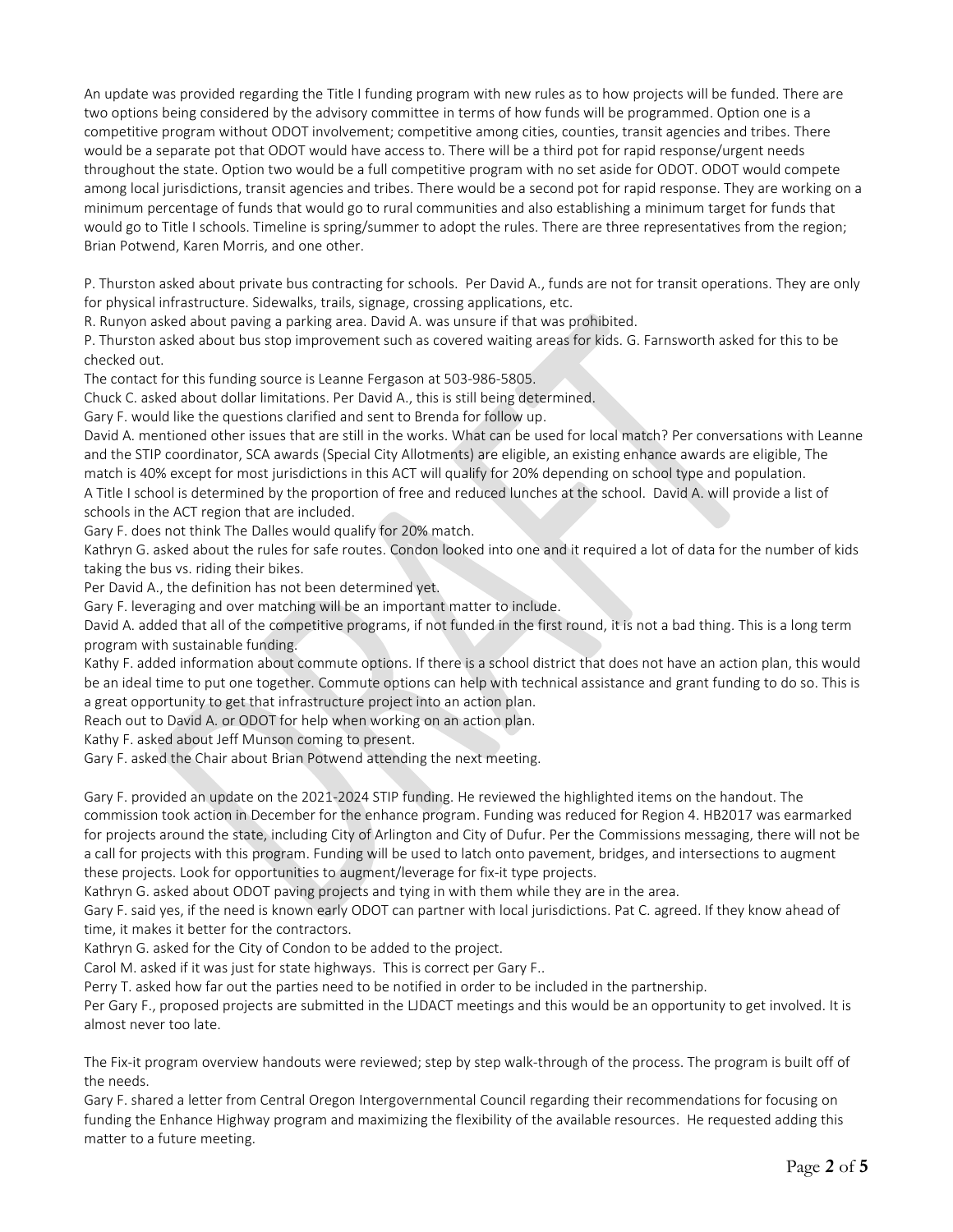Gary F. referred to the definitions used for the chart; labels/programs/etc.

Rod R. referred to a trail the Maupin community and improvements.

Brad DeHart expanded on ODOT's involvement in this project. The City of Maupin will use the FLAP application to improve a trail located partially on private lands.

Gary F. reiterated his previous comments and discussed a video regarding the Fix-it program on the ODOT site.

Pat C. referred to the priority routes map and explained the route around 97. It does not show from Biggs to Madras. Typically this route is funded by the Fix-it program.

4. 10:40 Federal Lands Access Program (FLAP) Matt Fletcher, FHWA-WFL - Call for Applications *Amy Thomas, USFS* (*unable to attend*) - Project Updates and Coordination Gary Farnsworth/All

Matt F. provided a review of the open call for proposals. Period closes April 6<sup>th</sup>. The purpose is for funding for land access to federal lands. \$33 mil per year is allocated to this program. Identify routes that are jointly providing access and work with Federal land management agencies. Tribes are considered a local agency under the rules of this program. Their lands are not considered Federal lands. Roads leading into these lands will not qualify.

A review of the handout was given. The match based program amount is 10.27%. Title 23, STIP funds and Title 49, FTA funds cannot be used as a match.

There is a webinar available on the website. This year there is a new category called "Safety Only". It is for certain, unique types of projects and can be eligible for 100% funding. Rumble strips, striping, guardrails; minimum project size of at least \$100,000 value.

Rod R. mentioned the Corp of Engineers master plan meeting on the 7<sup>th</sup> at 5:00pm at The Dalles Library. He will forward the email to Brenda. No other information was available.

Matt F. clarified that law allows FLTP funds to be used for match on FLAP projects. Limited funds but can be used as leverage. Forest Service is having an open call for FLTP funding.

Pat C. asked if there is an opportunity for multiple agencies to work together on FLAP applications for chip seal projects. Matt F. stated that Crook and Deschutes worked together on a FLAP. FLAP is meant for high use recreational/economic generating sites and multiple applicants can be listed. The Gorge will be heavily funded in upcoming projects.

David A. pointed out that a new form is available on the website for getting approvals.

Matt F. explained that due to the difficulty in obtaining signatures the rules have been changed to allow electronic signatures on applications. April  $6<sup>th</sup>$  is the hard line for due dates. The individuals on the handout can be used for reviewing applications. Gary F recommended contacting David A. or Pat C. for help. Timing is key.

5. 11:00 Statewide Transportation Improvement Fund Update Theresa Conley, ODOT - Overall Update for *STIF* & Transit Kathy Fitzpatrick, MCEDD - LJD Area planning considerations

Theresa C. provided a handout for the Statewide Transportation Improvement Fund (STIP). She ran through House Bill 2017 as stated on the handout. The bulk of the funds are coming to local jurisdictions; transit districts, tribes, county. Gilliam, Wheeler and Sherman Counties are expected to receive about \$100,000 per year. Wasco County is expected to receive \$500,000 per year. These are preliminary numbers. These funds are to be used for the enhancement of existing systems only. The projects must be included in a local plan. ODOT expects to see an application for these funds. It is not an entitlement program. There will be a local review process. Operations are not included in the Discretionary program. There is a proposed 10% match. There is a potential for LJDACT to have input into the process. Operations are allowed in the Intercity discretionary program. All programs are going through the rule making process. Targets are set for January 2019 and July 2019. Draft rules are out and public comment is encouraged.

An advisory committee will need to be set up for new plans. The local STF committee members can be used with additional members to review new plans. There will be additional reporting requirements. This encourages regional coordination.

Kathy F. provided updates from the regional side. She encourages local agencies to work together through MCCED on STIF funding, planning and committee work.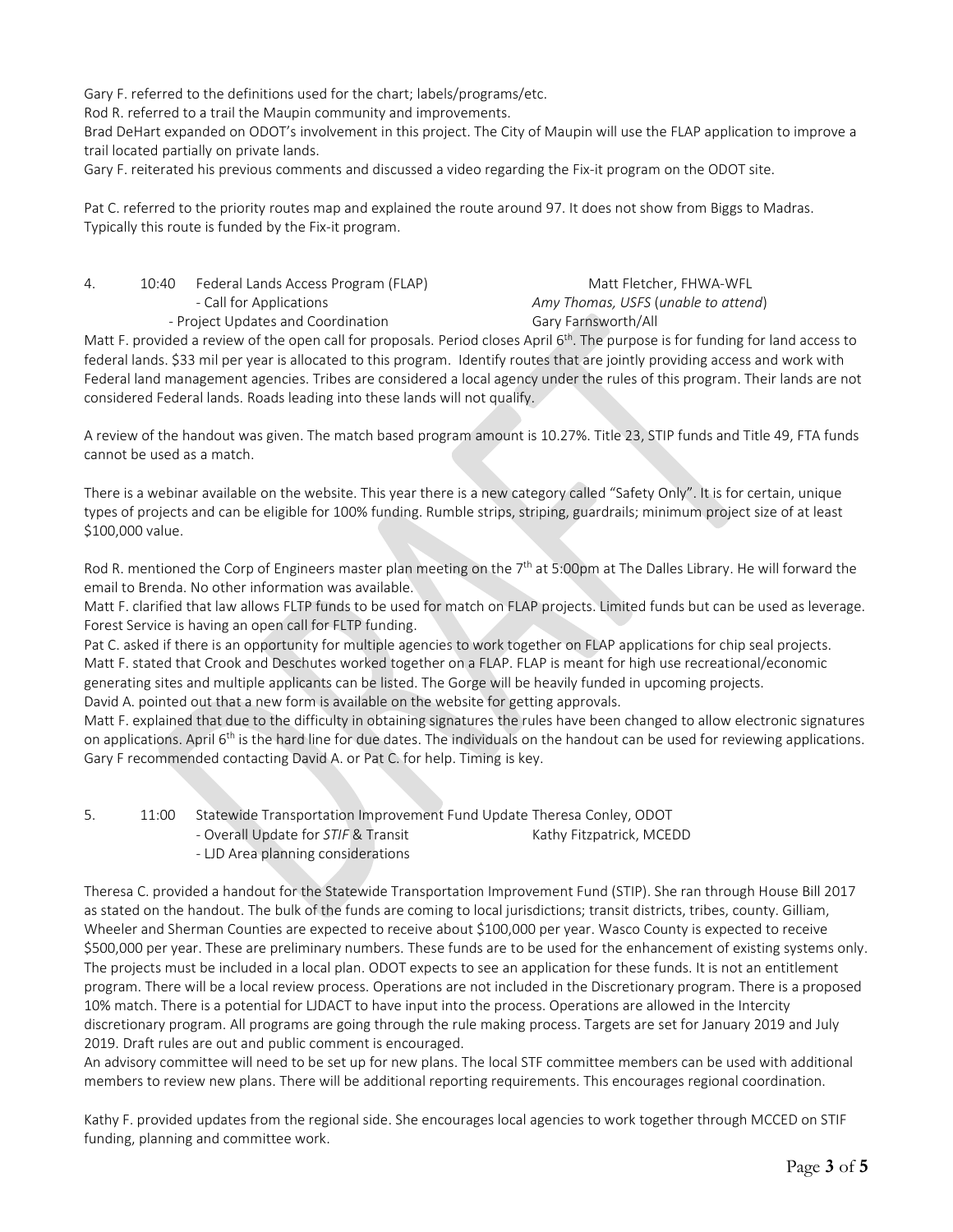Gary F. asked what that would look like in terms of provider representatives in each county. Is there a way for the counties to leverage that funding to enhance services to folks trying to get across the jurisdictions?

Kathy F. stated that they are looking at sharing a call center, a dispatch center, sharing an information center, regional priorities, etc.

Theresa C. has been reaching out to the staff in individual counties.

Gary F. asked about general support for this, concerns, or caveats?

Perry T. added comments about compromising service, medical services, consistency in operations, responsibilities of the driver, repeated consistency in operation. If it is tied together there needs to be a consistency in guidelines for the drivers. Kathy F. acknowledged the need for coordination for the drivers roles and responsibilities. Discussion continued.

Peter M. asked about the technology side of scheduling, such as knowing where the buses are and how to link that information for the public.

Kathy F. agreed. There is an RFP going out to produce a website in order to address this issue. It will be accessible on smart phones and reader boards will be used.

Peter M. asked about variable routes like in Gilliam County.

Kathy F. explained that dial-a-ride type programs are a little more complicated.

Peter M. referred to GPS trackers on the units being used in Gilliam County.

Discussion continued.

Gary F. assumed there is support for coordinating efficiencies.

Mike W. recommended the Tri-County Court meetings for this type of communication.

Theresa C. stated that the County Courts will be responsible for approving individual project lists.

Kathy F. added that on Feb 1<sup>st</sup> MCCED had a successful transition from MCCOG. Counties will control the funds.

6. 11:20 Incidents/Events/Operations Planning Shane Johnson or

- Updates on Operations Collaboration/Plans Pat Cimmiyotti, ODOT

Pat C. provided an overview of current issues and changes. Senior leadership retirements over the past six months

has led to a structure change. Pat C. has moved up to Lead of Regional Maintenance Programs. Shane Johnson is the new District Manager. This will provide more focus on maintenance programs and improve coordination efforts. Liaison person will make the contracting work easier to coordinate leverage work. Shane J. will provide the district project updates. Pat C. will continue working with the I-84 closure workgroup. The plan worked well with the Gorge fires. Changes will be made to address some of the issues. They purchased ten message boards to better and more efficiently move traffic. This worked well. The dispatch center updates the message boards as incidents arise or change.

Bridge section update handout was provided. They will be updating ratings for specialized hauling vehicles. Priority will be based on the condition of the bridge. Signage is confusing for local truck drivers. Restrictions are related to axles. Pat C. can help with the communication piece. ODOT is available to help if signs are put up.

Shane J. provided an update on the chip seal and fog seal project on Highway 206 through Wasco and out toward Condon. Tentatively scheduled for May. Bridge decks in Biggs and Bend are to be crack sealed. The crews are working in Rowena. Installed fencing to help with the rock slides. Will reinstall the historic, white wood guardrail this summer. There will be rock production off of Hwy 218 near Fossil, hopefully this year. Starting on guardrail projects near Celilo. Crews will be installing a weather station on Tygh Ridge.

Gary T. asked about old Hwy 30. Shane J. stated that they will be upgrading the guardrail to bring it up to new standards. Kathryn G. asked about Wasco. Shane J. explained that they are waiting for oil prices to determine how far they can go. Gary T. explained that they will be putting in a water system in Biggs. May screw up some of the highway on the west side of Biggs. Not clear which side of the highway the work will be done.

Shane J. specified that their work will be near Celilo, away from Biggs.

Gary T. added that a rest area is going in near Biggs. This is why the water system is going in.

Perry T. asked about a slide area and a bike path.

Pat C. added that this is a great opportunity. The two year budget cycle from July 2017 to June 2019 projects need to be done. That is why these projects are brought up at the ACT meetings. Contractors do not want to bid because these projects are considered too small. Need to coordinate for larger projects to entice contractors to come out. ODOT maintenance is not allowed to use a paver. They can no longer do the smaller allotments like they used to.

Gary F. stated that with Pat C. taking on the new role, he is now the go-to person. He sees more of these types of conversations at future meetings.

Carol M. asked about the bridge project. This will be discussed in project updates.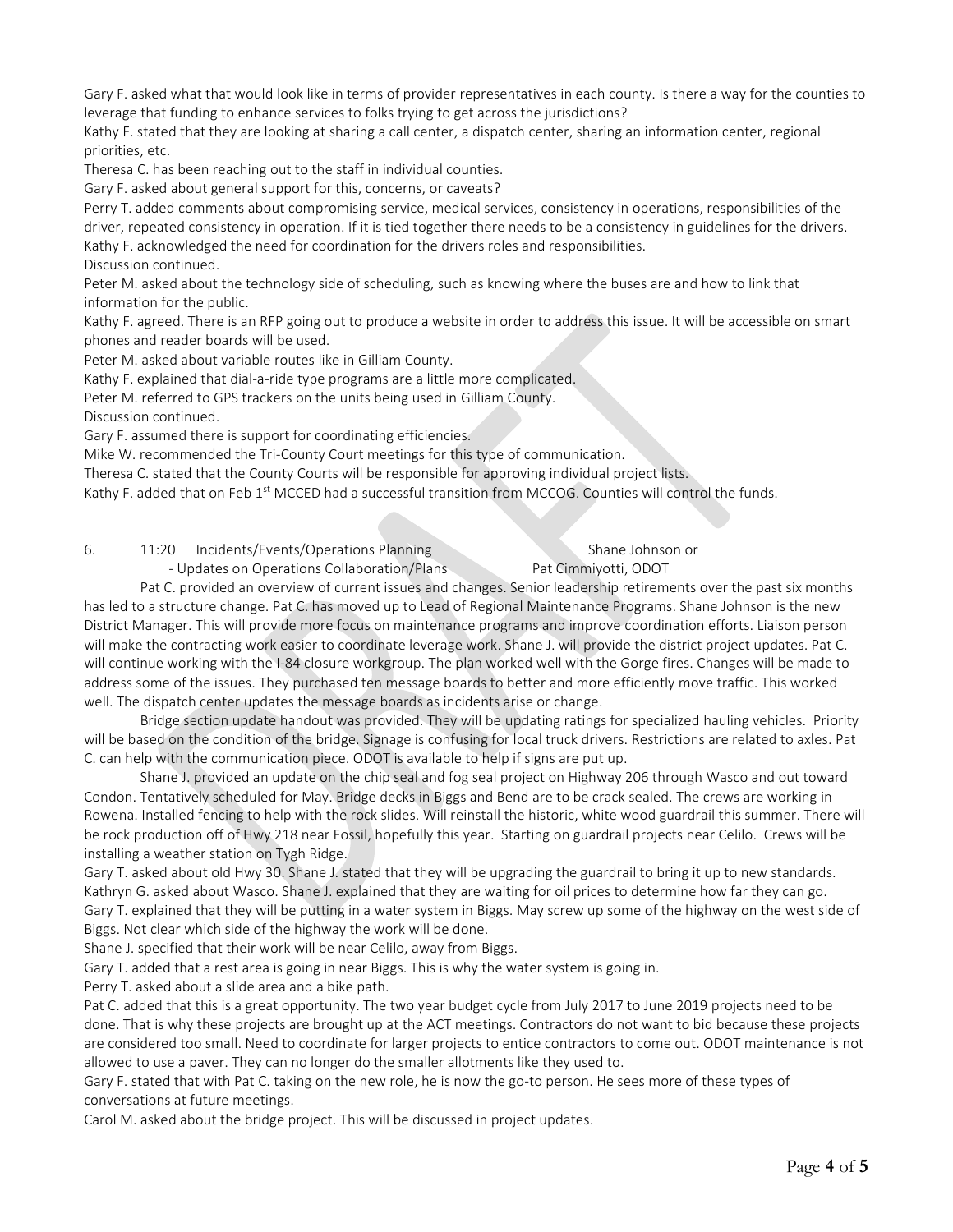## 7. 11:35 Project Updates / Roundtable Chair Thompson

# Brad DeHart, ODOT/All

Bill Potter & Kathryn Greiner will be doing their special city allotment projects.

Brad DeHart provided his list of projects as a handout. Went through the projects on his handout – see attached Rod R. asked about one-way traffic on the Mosier bridge

Brad D., yes they have been receiving input. Originally they heard positive support, now they are hearing more feedback. It should be an easy change to address community members concerns.

Rod R. explained that he has heard the signage is confusing at night.

Brad D. stated that the projects follows other single-lane bridge configurations.

Gary F. expressed that he likes the handout provided by Brad D.

Brad D. and Pat C. will send out information in advance of future meetings.

#### 8. 11:55 Next Meeting? / Adjourn Chair Thompson

Gary F. recommended a meeting in April – first Monday – April 2nd

Joe D. asked about a past meeting regarding concerns expressed by citizen John Justeson and what happens when someone voices a concern.

Gary T. said there are now guardrails in the area of concern.

Pat C. explained ODOT priorities. He believes ODOT responded to Mr. Justeson's concerns but ODOT did not install the guardrails.

Meeting adjourned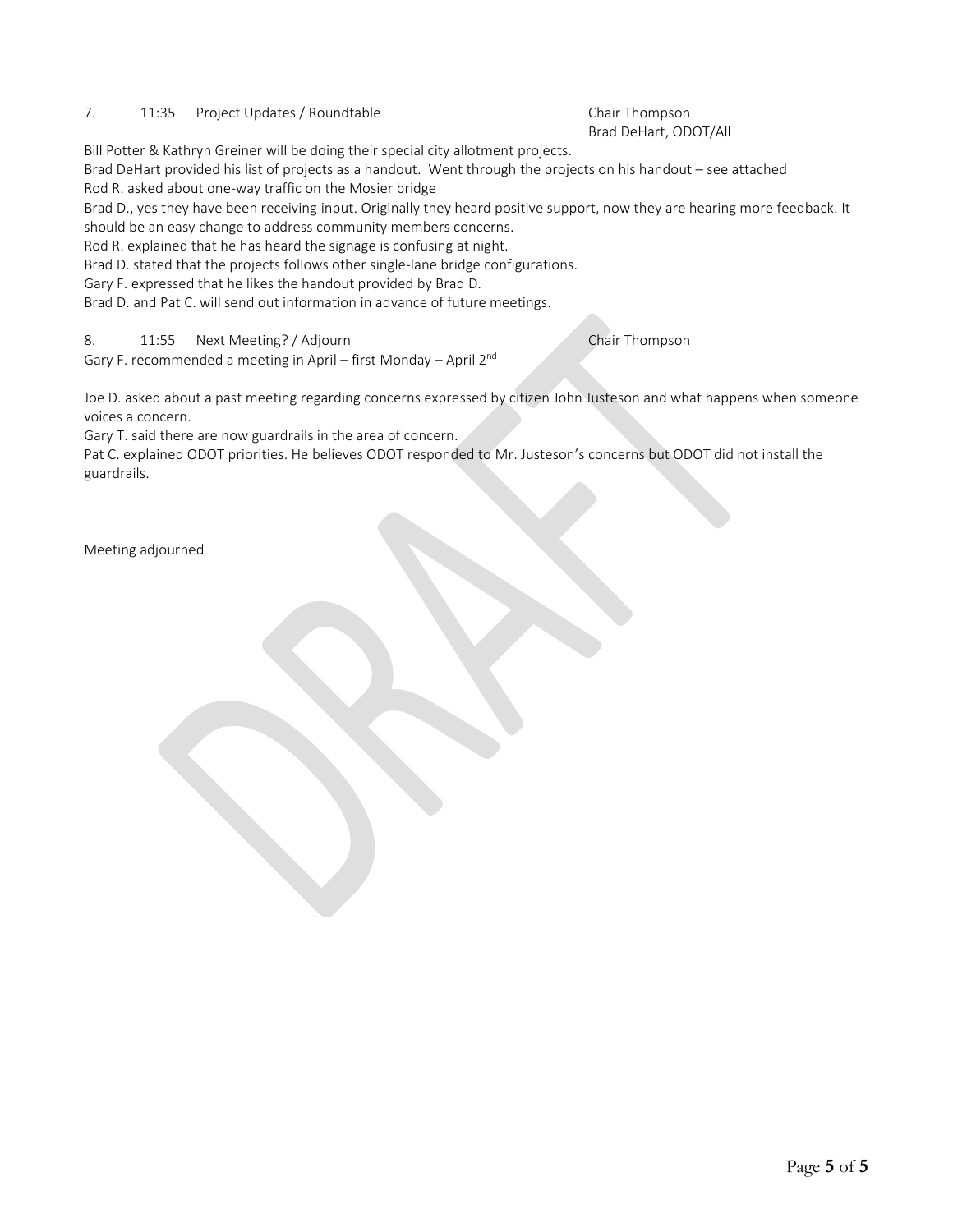# **Lower John Day ACT ODOT Project Delivery Updates; February 2018**

# Construction

# 184: Threemile Creek Culvert Replacement

Project Scope – Remove box culvert and restore stream beneath bridge that was constructed as part of the I84: The Dalles - Fifteenmile Creek Project.

# **Construction Complete**

# US30: Mosier Creek, Dry Canyon Creek and Chenoweth Creek Bridges

Project Scope – Repair deteriorating concrete, install cathodic protection and place waterproof deck membranes and wearing course paying on Mosier Creek and Dry Canyon Creek Bridges and replace Chenoweth Creek Bridge. Install permanent signing and striping to change Mosier Creek Bridge to a single lane bridge. Bid Opening occurred April 20<sup>th</sup>, 2017.

Construction substantially complete. Some punch list work and painting of the wooden guardrails at Mosier Creek and Dry Canyon Bridges will occur later this winter and early spring to finish up the project.

# 184: John Day River Bridge Deck Overlay

Project Scope – Place a Polyester Polymer Concrete (PPC) overlay on the existing concrete bridge deck. This is a thin-treatment bridge deck overlay similar to what was placed several years ago on the Celilo - Wasco Highway Deschutes River Bridge.

Construction Complete, however, there are a couple of isolated locations on the bridge where the polymer concrete has de-bonded so there will likely be some corrective work performed later this spring.

## 184: Hood River - Tower Road

Project Scope - Replace wearing course pavement from Hood River to Rowena and upgrade or install new storm drainage features at key locations within the project limits. Additionally, upgrade permanent signing to address poor quality signs on I84 within Region 4.

Bid Opening occurred in October 2017. Construction – Spring 2018

# **Fossil Heritage Trail**

Project Scope – Repair, replace and construct new sidewalks, ADA ramps and shared paths within the city of Fossil. Improve pedestrian crossing safety at intersections of OR19: John Day Highway and Washington and Main Streets.

Bid Opening occurred at the end of November 2017. Construction is scheduled to occur in Spring & early Summer of 2018 with completion prior to 4<sup>th</sup> of July weekend.

# US97 Spanish Hollow Creek Siesmic Retrofit Project

Project Scope – Replace the US97 Spanish Hollow Creek Bridge immediately south of Biggs Jct. with a new, 3 lane structure and widen southbound US97 between Biggs Jct. and the southbound climbing lane. Excavate material near US97/Mud Hollow Road intersection to improve intersection-sight-distance and to provide embankment material for the highway widening. Perform seismic retrofit work on 6 other bridges in Spanish Hollow between Biggs Jct and Wasco Interchange and replace the Trout Creek Bridge on US97 near Willowdale and the intersection with OR293.

Bid Opening occurred in December 2017 and OTC approved additional funding in January. Construction planned to start later this winter and continue through 2019.

## **Celilo Park Safe Access**

Project Scope – Reconstruct at-grade crossing of Union Pacific Railroad mainline to improve park access and rail crossing safety.

Bid Opening occurred in January. Construction is anticipated to occur in February, March and April 2018 and will include up to a 1 week full closure by Union Pacific Railroad of the access into Celilo Park and the tribal inlieu fishing site to perform their work on the crossing. ODOT Contractor's work leading up to and occurring after the UPRR full closure will be staged to keep access open under flagger control.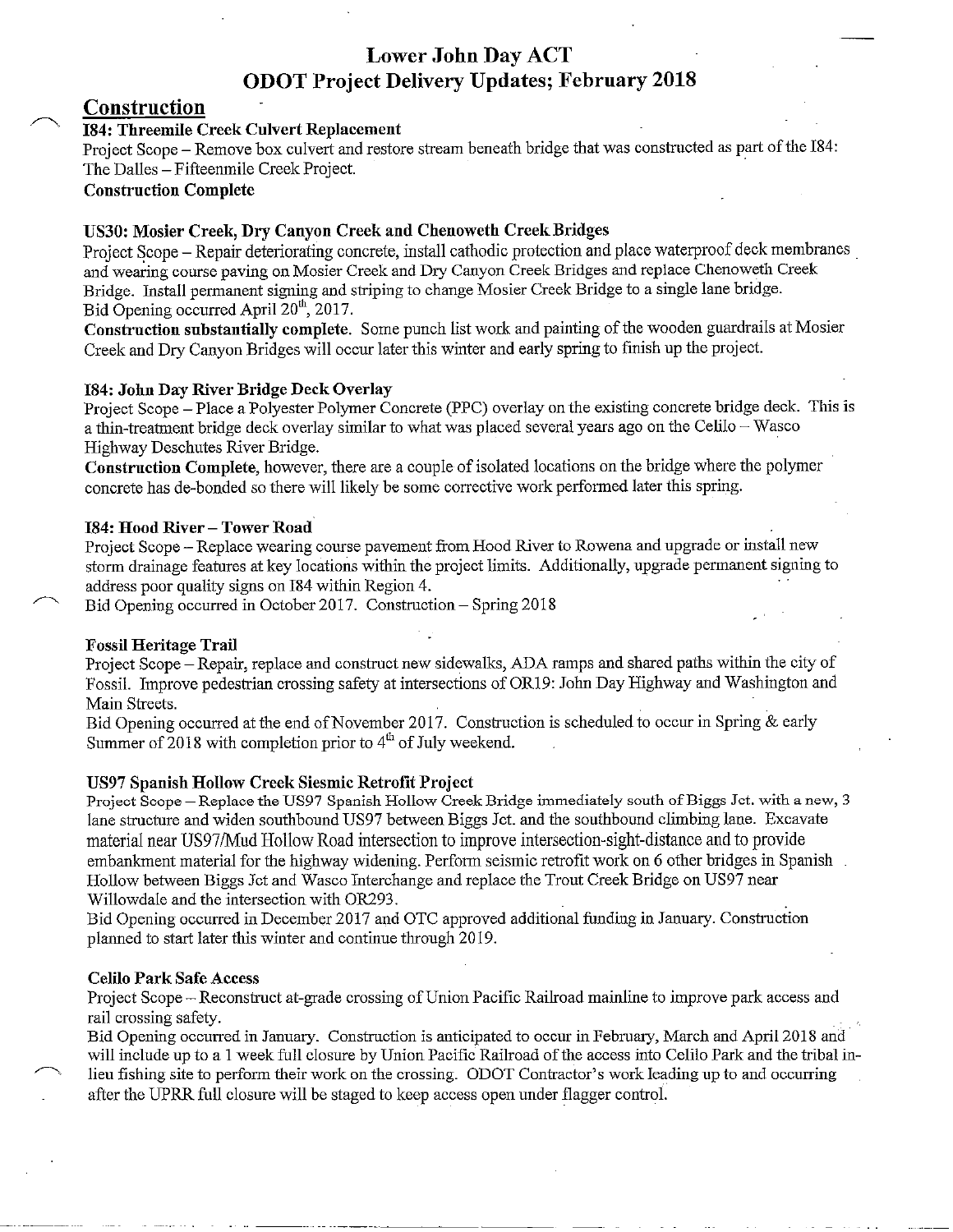# **Project Development**

# 184: Rufus Westbound VMS Sign Replacement

Project Scope – Replace functionally deficient Variable Message Sign (VMS) board located on I84 westbound near Rufus with a new VMS sign on the existing support.

Project Development was kicked off in October 2017. Bid Opening date has not yet been set but is anticipated to occur later this Summer with installation of the new sign in the Fall of 2018.

# **184 Traffic Barrier Upgrades**

Project Scope – Replace substandard guardrail end treatments and other substandard roadside traffic barriers at various locations on I84 within Regions 4 and 5. Upgrade (retrofit) bridge rails and install protective screening on 8 interstate bridges (Spanish Hollow Creek, Scott Canyon (2) & Rufus Interchange (2) in Region 4 and 3 others in Region 5). Install protective screening on 2 additional overpasses in Region 4; The Dalles City Center (Brewery Grade) and Phillipi Canyon overpasses.

Project development was kicked off in September 2016. Bid Opening is scheduled for October 11<sup>th</sup>, 2018 with construction anticipated to occur in the Spring and Summer of 2019.

# US97: Shaniko - Trout Creek Bridge Pavement Preservation

Project Scope – Replace wearing course pavement from Shaniko to near Trout Creek Bridge. Project Development began in September 2017. Bid Opening is scheduled for March  $8<sup>th</sup>$ , 2018 with construction anticipated to occur in the Summer and Fall of 2018 and possibly extending into the Spring of 2019.

# US26: Warm Springs Grade Rockfall

Project Scope – Perform scaling and excavation of rock fall hazard areas to eliminate or significantly reduce the risk of rock fall on this section of US26 between MP 99.5 and MP 102.

Project Development began in January 2016. Bid Opening is scheduled for August 2018 with Construction anticipated to occur in the Fall and Winter of 2018.

# 184: Swanson Canyon - Arlington

Project Scope – Replace wearing course pavement on Interstate 84 from Swanson Canyon to Arlington (MP. 125.5 to 137.8) including repaving of the Blalock, Woelpern and west side Arlington ramps and the Arlington Westbound Viewpoint. Adjustment and replacement of guardrail and some barrier will also be included. Project Development began in February 2017 and Bid Opening is scheduled for October 2018. Anticipated Construction - Spring/Summer 2019.

# 184: Hood River EB & US97 @ Biggs Jct SB VMS

Project Scope - Install new Variable Message Signs on Interstate 84 westbound in Hood River and on US97 southbound just south of Biggs Jct.

Project Development began in January with Bid Opening scheduled to occur in November 2019. Anticipated Construction – Spring 2020.

# US197: Columbia River (The Dalles) Bridge Deck Replacement

Project Scope – Replace bridge deck and rails.

The Project's Intergovernmental Agreement with Washington State DOT is in the process of being finalized. Project Development will be kicking off later this Spring with Bid Opening anticipated to occur in the Spring of 2021 and with Construction in 2021 and possibly extending into 2022.

# **Additional/Upcoming Projects:**

**US26: Warm Springs Safety Corridor** 184: Columbia River Highway Culverts US26: MP 99 - Kahneeta Jct. Pavement Preservation US26: Clear Lake Road to NW Dogwood Lane Culverts US97: The Dalles - California Highway Culverts

# US26: Bridge Creek Bridge Replacement **US26: Clear Creek Bridge Replacement**

US30: Mosier Connection Over UPRR to Mosier Creek Bridge Enhancement Project